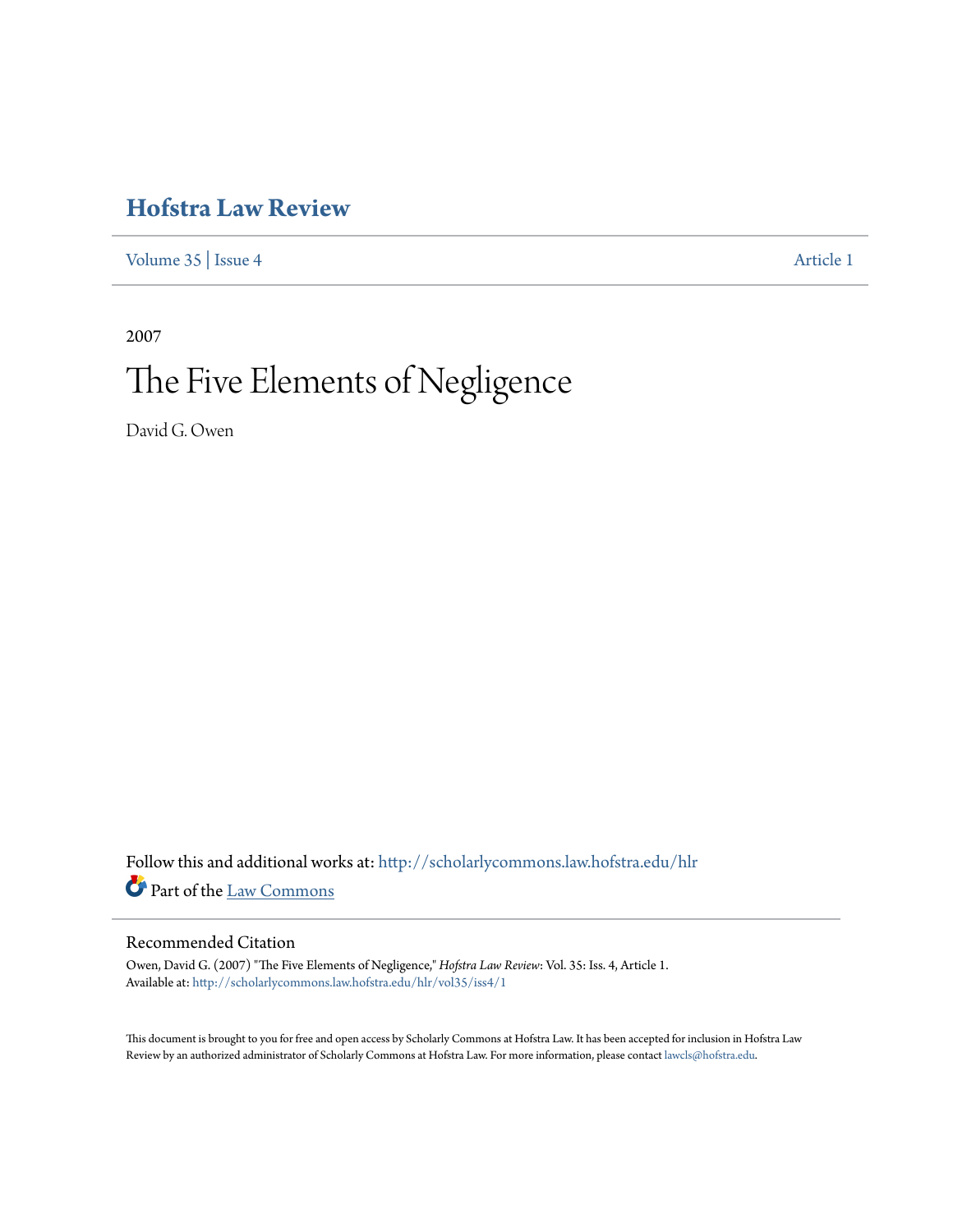# **HOFSTRA JAW REVIEW**

Volume 35, No. 4 Summer 2007

#### THE FIVE **ELEMENTS** OF **NEGLIGENCE**

#### *David G. Owen \**

After centuries of glacial development in the English forms of action, negligence law in America began to take shape during the 1830s and 1840s as a general theory of liability for carelessly caused harm. Conveniently (if roughly) dated to Chief Judge Shaw's **1850** decision in *Brown v. Kendall,'* negligence emerged as a distinct tort sometime during the middle of the nineteenth century.<sup>2</sup> The essence of the tort was that a person should be subject to liability for carelessly causing harm to another.3 Also essential to negligence, evident from an early date, was the necessity of a causal connection between the defendant's breach of duty and the plaintiff's damage that was natural, probable, proximate, and not too remote.<sup>4</sup>

As early courts and commentators explored the developing tort of negligence, they increasingly divided it into its essential pieces—<br>"elements"—centered on a defendant's failure to exercise due care and

**<sup>\*</sup>** Carolina Distinguished Professor of Law, University of South Carolina. Thanks to Aaron Twerski for originating the idea of *Ideas,* of which this is one, and to Karen Miller for research and editorial assistance.

**<sup>1. 60</sup>** Mass. **(6** Cush.) **292 (1850).**

*<sup>2.</sup> See* Percy H. Winfield, *The History of Negligence in the Law of Tort,* 42 **L.Q.** REV. 184, **195-96 (1926).**

*<sup>3.</sup> See, e.g.,* JAMES HENRY **DEERING,** THE LAW OF **NEGLIGENCE** § 1 (1886).

*<sup>4.</sup> See, e.g.,* DEERING, *supra* note **3,** § **1,** at **27** (citing FRANCIS WHARTON, LAW OF **NEGLIGENCE** § **3 (1874));** WILLIAM B. **HALE,** HANDBOOK **ON** THE LAW OF TORTS § **19,** at 44 **(1896).**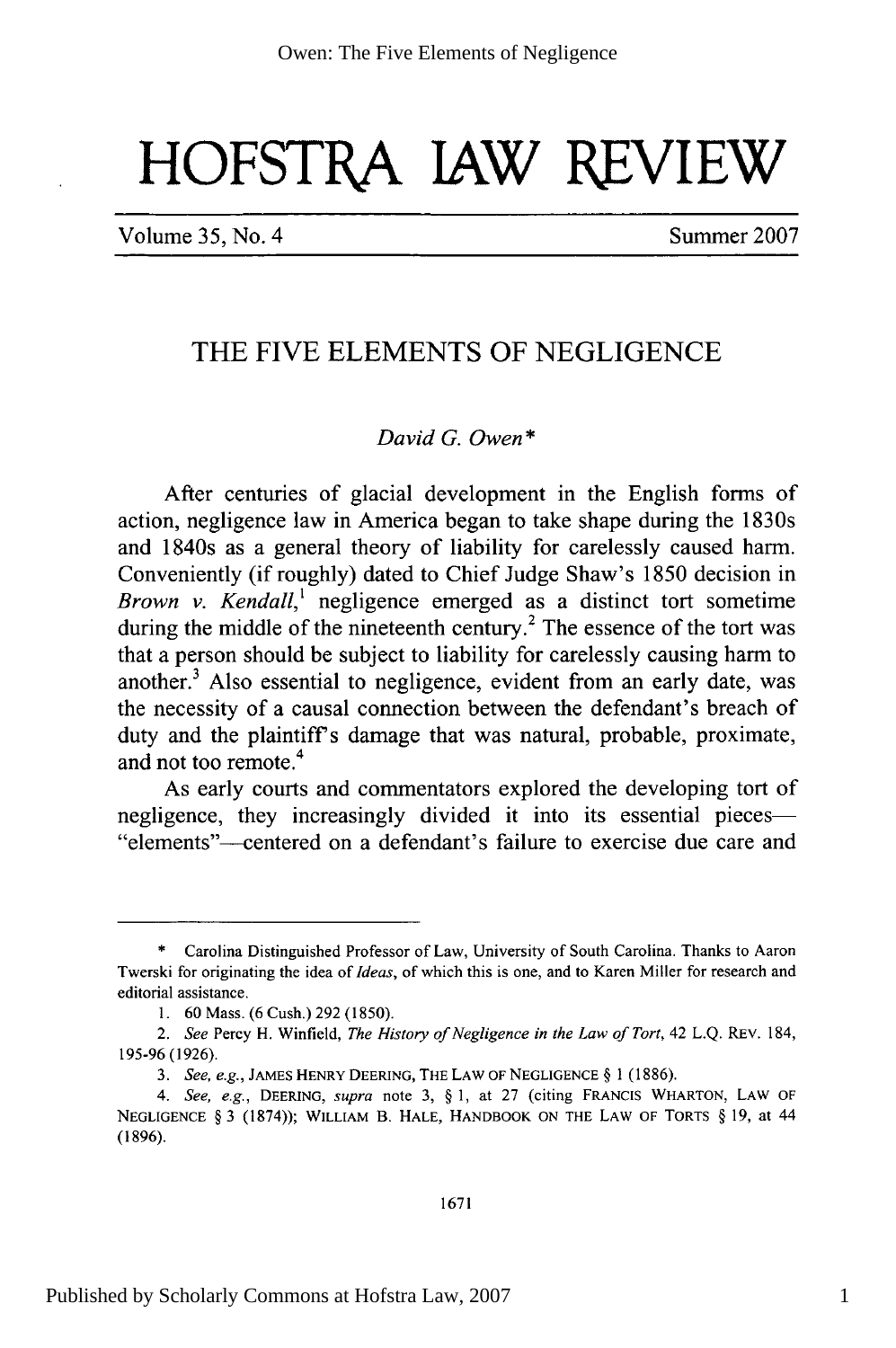#### **1672** *HOFSTRA LAW REVIEW* [Vol. **35:1671**

the plaintiff's proximately resulting harm.<sup>5</sup> As negligence law proceeded to evolve, its elements were stated in a variety of ways, but most courts<sup>6</sup> and commentators<sup>7</sup> in time came to assert that it contains four elements. In perhaps its most conventional current iteration, negligence is formulated in terms of duty, breach, cause, and damage.<sup>8</sup> Yet, courts and commentators continue to disagree on what the four elements should contain, on just how the various ideas recognized as essential to negligence claims should be stuffed into the four pigeonholes.<sup>9</sup> Many courts frame the law of negligence within three elements-duty, breach, and proximately caused harm.<sup>10</sup> And at least one court has reduced the

*8. See, e.g.,* Winn v. Posades, 913 A.2d 407, 411 (Conn. 2007); Durham v. HTH Corp., 870 A.2d 577, 579 (Me. 2005); Brown v. Brown, 739 N.W.2d 313 (Mich. 2007); Paz v. Brush Engineered Materials, Inc., 949 So. 2d 1, 3 (Miss. 2007); Barr v. Great Falls Int'l Airport Auth., 107 P.3d 471, 477 (Mont. 2005); Avery v. Diedrich, 734 N.W.2d 159, 164 (Wis. 2007).

*9. See, e.g.,* Raleigh v. Performance Plumbing & Heating, Inc., 130 P.3d 1011, 1015 (Colo. 2006) ("(1) the existence of a legal duty to the plaintiff; (2) the defendant breached that duty; (3) the plaintiff was injured; and (4) the defendant's breach of duty caused the injury") (citations omitted); Bhakta v. County of Maui, 124 P.3d 943, 956 (Haw. 2005) ((1) duty; (2) breach; (3) a "reasonably close causal connection between the conduct and the resulting injury;" and (4) damage); State Farm Fire & Cas. v. Aquila Inc., 718 N.W.2d 879, 887 (Minn. 2006) ((1) a duty of care; (2) breach; (3) injury; and (4) breach as the proximate cause of the injury); Farabaugh v. Pa. Turnpike Comm'n, 911 A.2d 1264, 1272-73 (Pa. 2006) ("(1) a duty of care; (2) the breach of the duty; (3) a causal connection between the conduct and the resulting injury; and (4) actual loss or damage resulting to the plaintiff"); Jenkins v. CSX Transp., Inc., 649 S.E.2d 294, 302 (W. Va. 2007) ("'duty, breach, foreseeability, and causation"') (citation omitted).

A minority of four-element states modify the causation element with "proximate" or "legal." *See, e.g.,* Jones Food Co. v. Shipman, No. 1051322, 2006 WL 3718254, at \*5 (Ala. 2006) ("proximate"); Jordan v. State *ex rel.* Dep't of Motor Vehicles & Pub. Safety, 110 P.3d 30, 51 (Nev. 2005) ("legal").

10. Nearly twenty jurisdictions organize negligence in a three-element construct. *See, e.g.,* Ford Motor Co. v. Rushford, 868 N.E.2d 806, 810 (Ind. 2007) ("To prevail on a claim of negligence, a plaintiff is required to prove: (1) a duty owed by the defendant to the plaintiff; (2) a breach of that duty by the defendant; and (3) an injury to the plaintiff proximately caused by the

*<sup>5.</sup> See, e.g.,* H. GERALD CHAPIN, HANDBOOK ON THE LAW OF TORTS § 105, at 501 (1917) ((I) duty, (2) breach, and (3) resulting injury); HALE, *supra* note 4, § 227, at 449 (1896) ("The essential elements of actionable negligence are: (a) Failure to exercise commensurate care, involving (b) A breach of duty, resulting proximately in (c) Damage to plaintiff.").

<sup>6.</sup> Our review of recent supreme court decisions reveals four elements (sometimes listed without enumeration) in Alabama, Alaska, Arizona, Arkansas, Colorado, Connecticut, Florida, Georgia, Hawaii, Idaho, Iowa, Maine, Maryland, Massachusetts, Michigan, Minnesota, Mississippi, Montana, Nebraska, Nevada, Pennsylvania, Rhode Island, South Carolina, South Dakota, Utah, Washington, West Virginia, Wisconsin, and Wyoming, for a total of nearly thirty current fourelement states.

*<sup>7.</sup> See, e.g.,* KENNETH **S.** ABRAHAM, THE FORMS AND FUNCTIONS OF TORT LAW 46 **(2d** ed. 2002); RICHARD A. EPSTEIN, TORTS § 5.1, at 109 (1999); W. PAGE KEETON, **DAN** B. DOBBS, ROBERT E. KEETON & DAVID G. OWEN, PROSSER **AND** KEETON ON THE LAW OF TORTS § **30,** at 164 (5th ed. 1984); John C.P. Goldberg & Benjamin C. Zipursky, *The Restatement (Third) and the Place of Duty in Negligence Law,* 54 VAND. L. REV. 657, 658 (2001).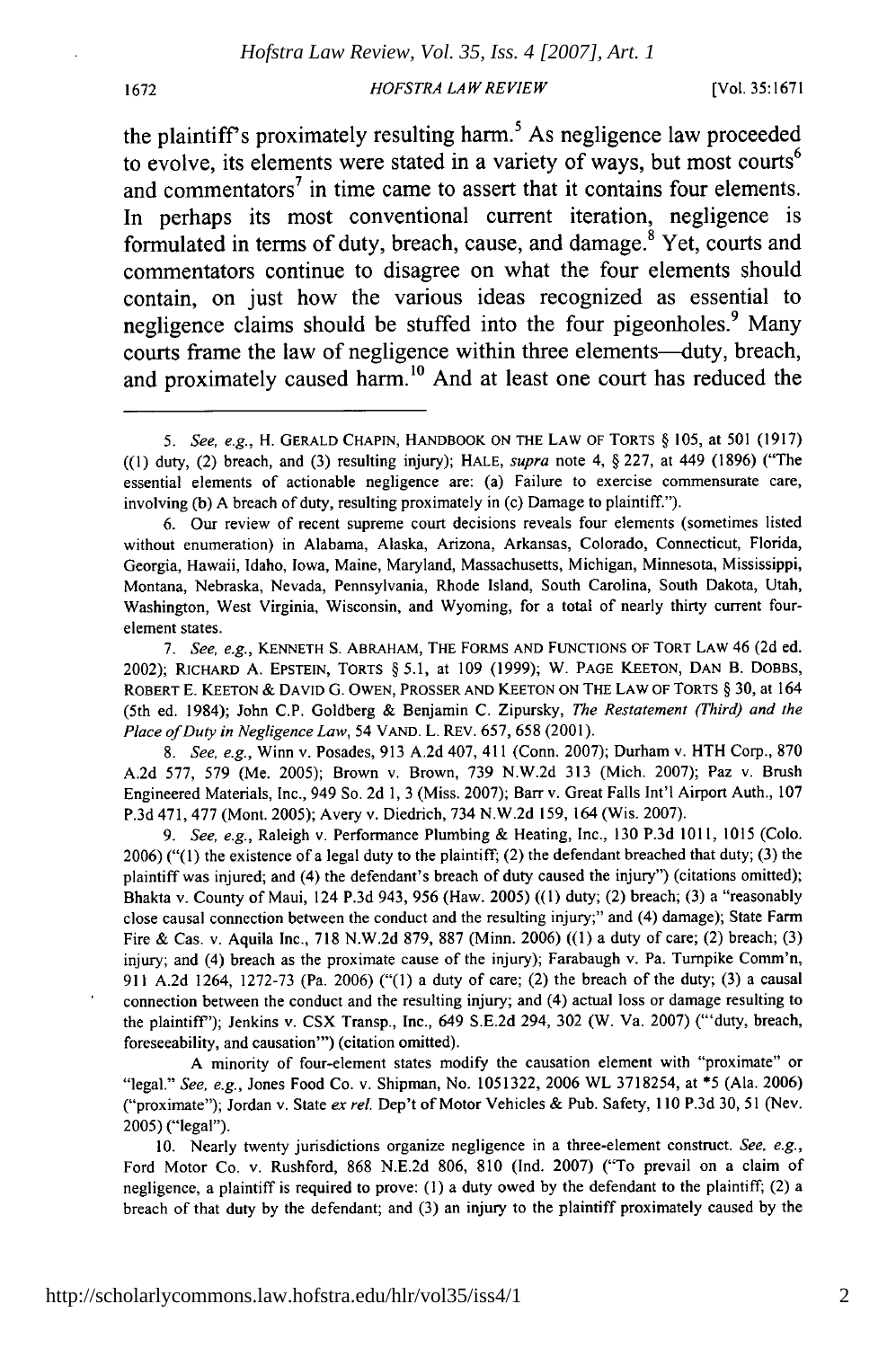element count to two.<sup>11</sup> More completely, two courts, <sup>12</sup> some commentators,<sup>13</sup> and the *Restatement (Third) of Torts*<sup>14</sup> attribute element status to *five* essential aspects of negligence, the standard four above plus proximate cause. **My** thesis here is that the latter, five-element formulation is best. This is because each of the five components is complex and conceptually distinct, and because all must coexist or a negligence claim will fail.

Disputes over how the elements of negligence should be formulated arise every generation or so when the American Law Institute "restates" the law of torts, which is what it is doing now.15 Normally, most courts and commentators have other (arguably more important) fish to fry and little interest in trifling with how one element or another should be conceived or phrased. Yet the outline of a tort structures how lawyers frame specific issues, which affects how scholars conceive and critique the law and how judges apply it to cases they decide. Thus, how the components of negligence are formulated is important to an elemental understanding of the nature of this tort and how it properly should be applied.

The standard four-element account of negligence—as duty, breach, cause, and damage-misleadingly conflates two distinct ideas that too often are linked uncomfortably together under the umbrella term,

breach.") (citation omitted); Stein v. Asheville City Bd. of Educ., 626 S.E.2d 263, 267 (N.C. 2006)  $("1)$  a legal duty;  $(2)$  a breach thereof; and  $(3)$  injury proximately caused by the breach").

**<sup>11.</sup>** White v. Mattera, 814 A.2d 627, 631 (N.J. 2003) ("'[T]here are two essential elements of a cause of action based on the alleged negligence of a tortfeasor which must exist .... namely, the act of negligence itself and a consequential injury resulting therefrom."') (citations omitted).

<sup>12.</sup> *See* Detraz v. Lee, 950 So. 2d 557, 562 (La. 2007) ((1) duty; (2) breach; (3) cause-in-fact; (4) legal cause; and (5) damages); Naifeh v. Valley Forge Life Ins. Co., 204 S.W.3d 758, 771 (Tenn. 2006) ((1) duty; (2) breach; "(3) injury; (4) causation in fact; and (5) proximate, or legal, cause") (citation omitted).

<sup>13.</sup> *See, e.g.,* **DAN** B. DOBBS, THE LAW OF TORTS § 114, at 269 (2000); THOMAS C. **GALLIGAN,** PHOEBE **A. HADDON,** FRANK L. MARAIST, FRANK **MCCLELLAN, MICHAEL** L. RUSTAD, **NICOLAS** P. TERRY & **STEPHANIE** M. WILDMAN, TORT LAW: **CASES,** PERSPECTIVES, **AND** PROBLEMS 167 (4th ed. 2007).

*<sup>14.</sup> See infra note* 15.

<sup>15.</sup> In 1996, the American Law Institute commissioned a *Restatement (Third) of Torts: General Principles,* eventually renamed the *Restatement (Third) of Torts: Liability for Physical and Emotional Harm,* that now is close to completion. The *Third Restatement's* most recent draft of the section on negligence liability states "the five elements of a prima facie case for negligence" as "duty," "failure to exercise reasonable care," "factual cause," "physical harm," and "harm within the scope of liability (which historically has been called 'proximate cause')." **RESTATEMENT** (THIRD) OF TORTS: LIABILITY FOR PHYSICAL HARM § 6, "Liability for Negligent Conduct," cmt. b at 79-80 (Proposed Final Draft No. 1 2005).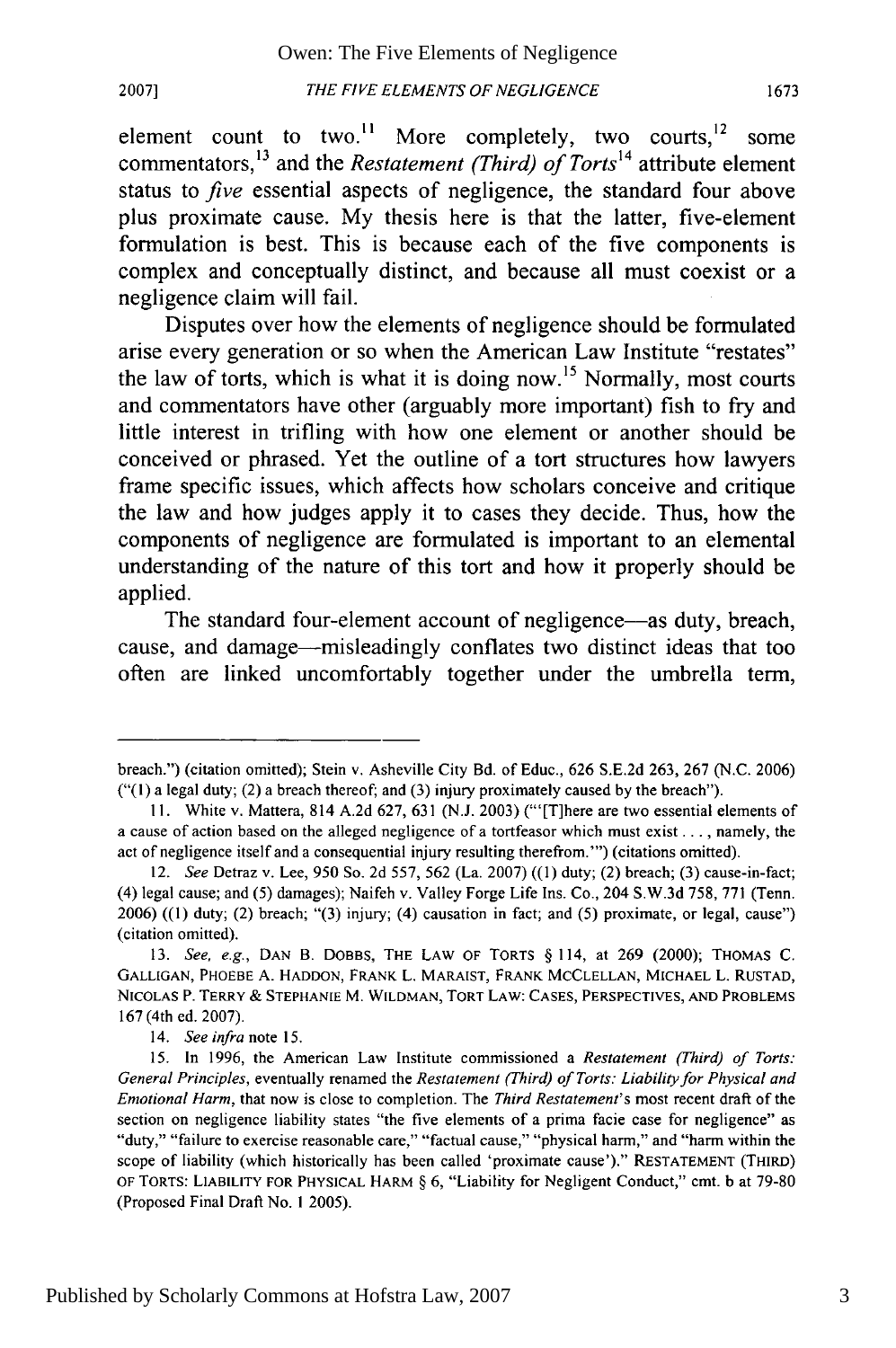*HOFSTRA LA W REVIEW*

[Vol. **35:1671**

"cause": *factual* causation and *proximate* cause.<sup>16</sup> The first of these two intertwined requirements of the negligence tort, "cause in fact," concerns the question whether a cause-and-effect relationship between the defendant's wrong and the plaintiff's harm actually exists—the existence *vel non* of an actual, *factual* link between the defendant's breach of duty and the plaintiff's possibly resulting damage. The second issue, "proximate cause," assumes the existence of actual causation and inquires into whether the relationship between the wrong and harm was sufficiently close-whether the causal link was *proximate* rather than remote. No doubt these two peas reside together in the same pod, yet they remain two separate peas.

Surely it is not wrong to group the requirements of negligence into two, or three, or four elements instead of five, for there is nothing absolute in how the elements should be numbered or defined. At an existential level, what is most important is not the number of elements but their content, how negligence law is best conceived.<sup>17</sup> But at a level of practical understanding, how a tort is formulated is of real importance, for it clusters and defines the boundaries of the substantive ideas themselves. Negligence thus is most usefully stated as comprised of five, not four, elements: (1) duty, (2) breach, (3) cause in fact, (4) proximate cause, and (5) harm, each of which is briefly here explained.

#### 1. DUTY

Duty, obligation of one person to another, flows from millennia of social customs, philosophy, and religion. Serving as the glue of society, duty is the thread that binds humans to one another in community. Duty

<sup>16.</sup> Occasionally courts mitigate the confusion by revealing the conflation. *See,* e.g., Ulwick v. DeChristopher, 582 N.E.2d 954, 958 (Mass. 1991) ("'duty, breach of duty (or, the element of negligence), causation (actual and proximate) and damages"') (citations omitted). Of course, decreasing the number of elements from four to three, or even two, aggravates the conflation confusion.

<sup>17.</sup> For this reason, perhaps, many decisions state the elements without enumeration. *See. e.g.,* Morris v. De La Torre, 113 P.3d 1182, 1184 (Cal. 2005) ("In order to prevail in an action based upon a defendant's alleged negligence, a plaintiff must demonstrate that the defendant owed the plaintiff a legal duty, that the defendant breached the duty, and that the breach was a proximate or legal cause of his or her injuries.") (citation omitted); Forsythe v. Clark USA, Inc., 864 N.E.2d 227, 232 **(I11.** 2007) ("[For negligence, plaintiffs must show that defendant owed and breached a duty of care, proximately causing the plaintiff's injury.") (citation omitted); Spencer v. Health Force, Inc., 107 P.3d 504, 510 (N.M. 2005) ("'[A] negligence claim requires the existence of a duty from a defendant to a plaintiff, breach of that duty, which is typically based upon a standard of reasonable care, and the breach being a proximate cause and cause in fact of the plaintiff's damages."") (citation omitted).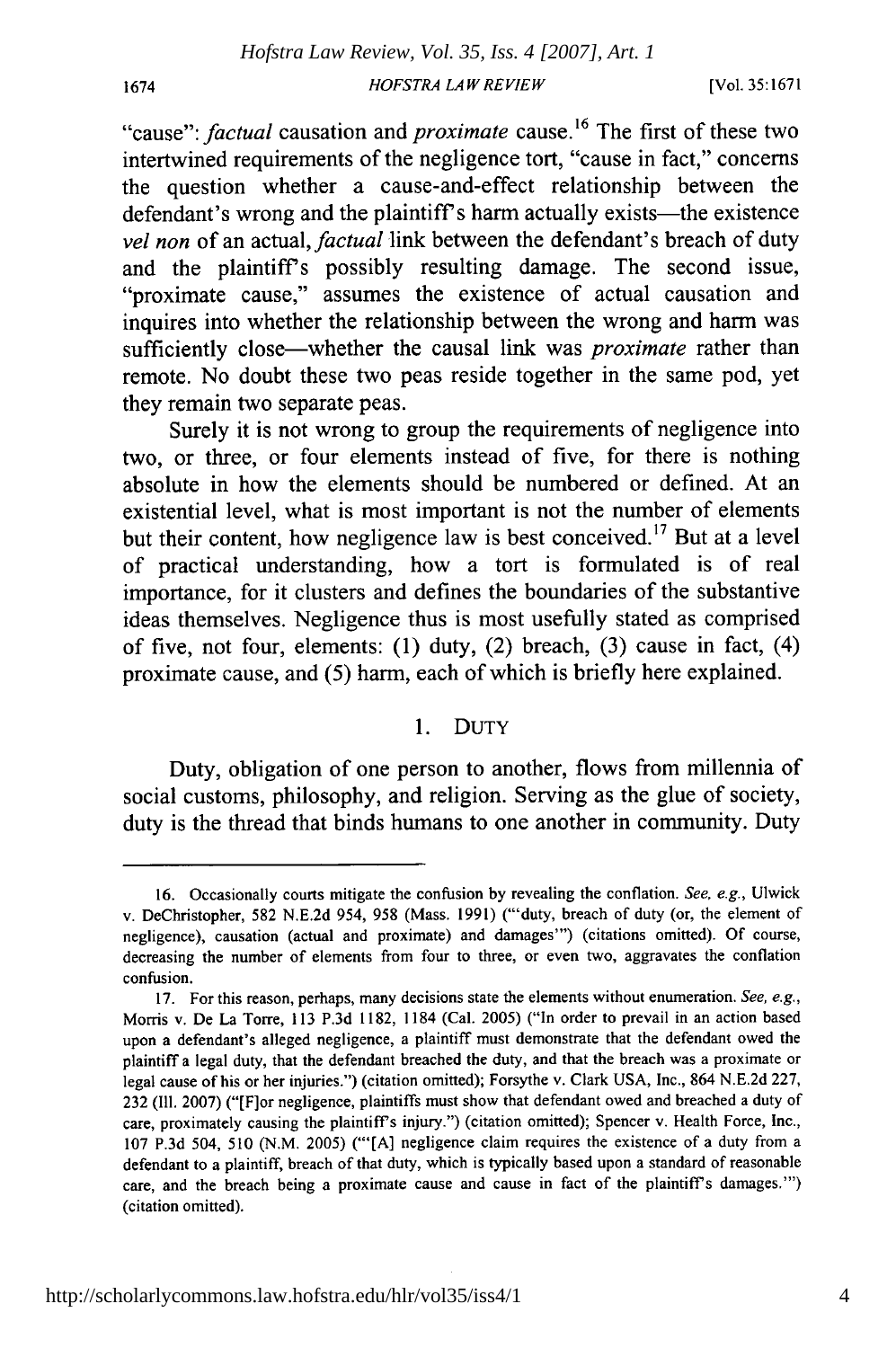constrains and channels behavior in a socially responsible way before the fact, and it provides a basis for judging the propriety of behavior thereafter. $18$ 

At bottom, negligence law assesses human choices to engage in harmful conduct as proper or improper. Because choices are deemed improper only if they breach a preexisting obligation to avoid and repair carelessly inflicted harms to others, duty gives definitional coherence to the negligence inquiry. Serving in this manner as the foundational element of a negligence claim, duty provides the front door to recovery for the principal cause of action in the law of torts: Every negligence claim must pass through the "duty portal" that bounds the scope of tort recovery for accidental harm.

In defining the maximum extent to which people are to be held accountable for their damaging misdeeds in differing contexts, duty balances the interests of certain classes of potential victims in security from certain types of harm, on the one hand, against the interests of certain classes of actors in freedom of action, on the other. This balance of interests controls the extent to which courts close the door on categories of problems at the edge of tort law or, instead, pass such "border problems" through to juries for determination. How strongly duty rules are framed controls the extent to which negligence lawsuits of various types are approved for full adjudication or are instead summarily ejected from the judicial system. Weaker no-duty rules funnel more disputes at the margin of negligence law into local courtrooms for possible redress while stronger no-duty rules force the victims of such disputes to absorb their injuries themselves or seek relief from insurance providers and other institutions beyond the courts.

Thus, the duty/no-duty element provides an important screening mechanism for excluding types of cases that are inappropriate for negligence adjudication. Among the recurring categories of cases where careless conduct does not always give rise to liability for resulting harm, where negligence claims may be barred or limited, are those involving harm to third parties that may result from the negligence of certain types of actors, such as manufacturers, professionals, employers, social hosts, and probation officers; harm to unborn children; harm that landowners may cause to trespassers and other uninvited guests; harm from negligently failing to provide affirmative help to others in need; and

1675

<sup>18.</sup> This section draws from David G. Owen, *Duty Rules,* 54 **VAND.** L. REV. **767, 767-79** (2001).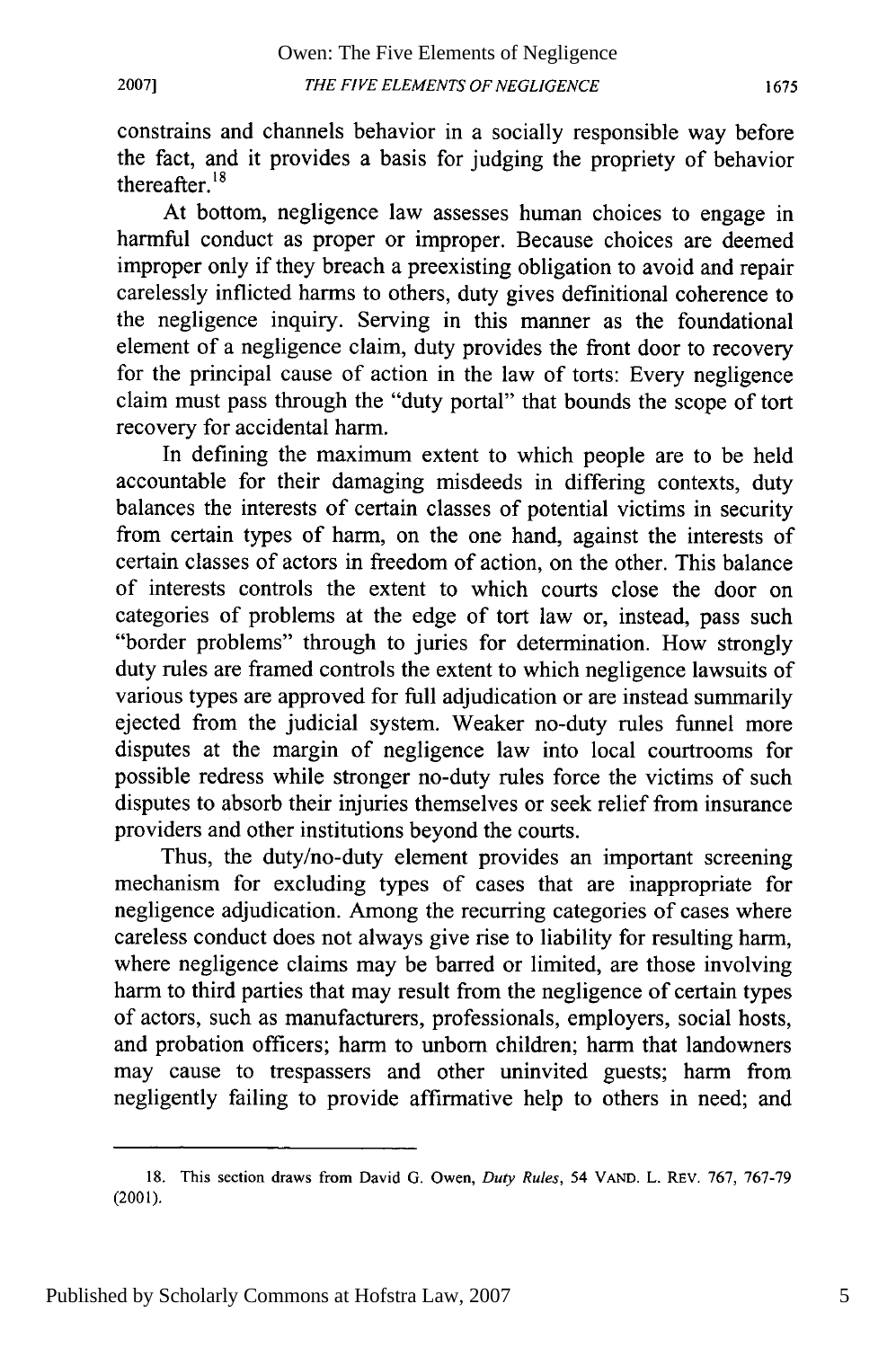harm that negligence may cause to nonphysical interests, especially emotional harm and pure economic loss. In situations such as these, where the appropriateness of allowing recovery under normal principles of negligence depends upon conflicting values and policies, courts recognize the importance of duty's threshold, gatekeeper role.

Why the law should ever deny recovery for negligently inflicted harm, why it should not always provide a remedy for persons injured by unreasonable acts or omissions of others, is best revealed by example. A social host may imprudently serve an adult guest too much alcohol before the guest attempts to drive home, yet courts (and legislatures) have concluded that legal responsibility, as a matter of policy, should be borne alone by the intoxicated guest who drives the car. In another situation, a. jury might or might not consider it "negligent" for a checkcasher or fast-food restaurant employee to fail to surrender money demanded by a gunman threatening a hostage, but courts can probably best decide on a category basis whether the property interests of enterprises, and society's interests in discouraging hostage taking, should or should not be subordinated to the safety interests of the hostages. As a final example, whether a passerby should be held accountable for negligently failing to help a needy stranger, while clear perhaps to theologians, classically illustrates the kind of complex policy decision that courts in negligence cases, through duty rules, normally choose to exclude from jury consideration. Harm in all such cases is clearly foreseeable, but the kinds of choices among fundamental values and policies lurking within these special types of cases suggest that courts might reasonably determine-as a matter of legal principle, without input from a jury-that defendants in such situations should be categorically exempt from the normal reach of the law of negligence. The element of duty, which draws upon a deep reservoir of fairness, justice, and social policy, provides just this type of judicial tool.

#### 2. BREACH

The second element of the tort of negligence is the misconduct itself, the defendant's improper act or omission. Normally referred to as the defendant's *breach* of duty, this element implies the preexistence of a standard of proper behavior to avoid imposing undue risks of harm to other persons and their property, which circles back to duty. In early law, the standard of care imposed on one person for the protection of another depended heavily on the formal relationship between the parties, such as innkeeper-guest, doctor-patient, and the like. As society grew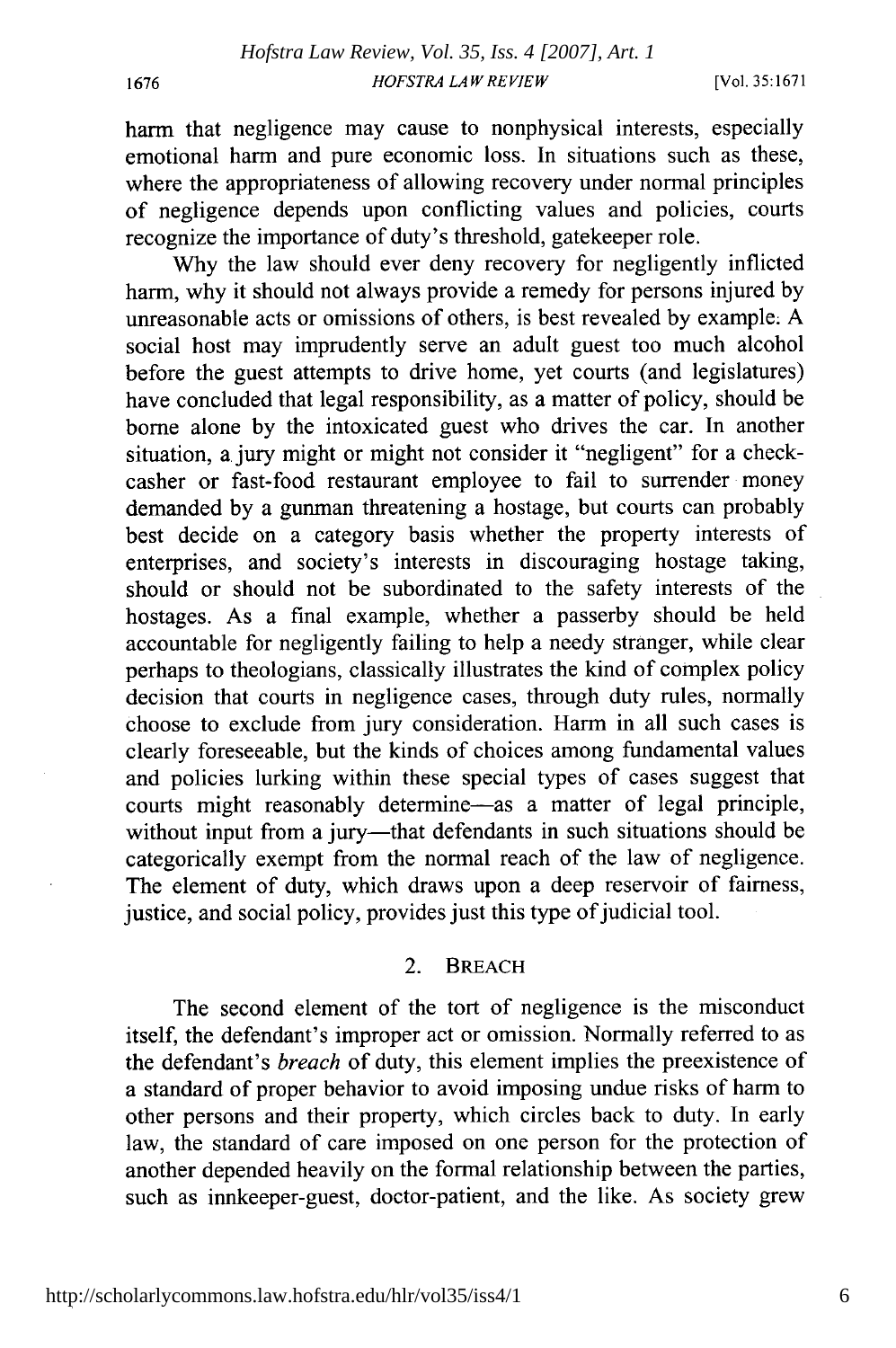more complex, a general standard of care became necessary to govern the conduct of persons and enterprises who unavoidably impose risks of injury every day on other persons, often strangers, on highways or wherever. And so negligence law developed a standard for defining and assessing proper behavior in a crowded world where everyone must move around to function, where occasional collisions are inevitable.

While the standard of care must be adjusted for certain special relationships, as classically was the norm, modem negligence law imposes a duty on most persons in most situations to act with *reasonable* care, often referred to as "due care," for the safety of others and themselves. A person who acts carelessly-unreasonably, without *due care-breaches* the duty of care, and such conduct is characterized as "negligent." And so, within the *tort* of negligence (which we might label Negligence with a capital "N"), the second *element* is negligent action or inaction, often referred to simply as "negligence" (which we might label negligence with a lower case "n").

To assess what type and amount of care is reasonable in particular circumstances, negligence law turns to the standard of "a reasonable prudent person" and asks how such a person would behave in a particular situation, in pursuing his or her own objectives, to avoid harming others in the process.<sup>19</sup> By defining the standard of proper behavior in terms of a mythical prudent person, the law thus sets up an *objective* standard against which to measure a defendant's conduct. That is, to determine whether a defendant's choices and conduct that led to accidental injury were negligent or non-negligent does not depend so much on the defendant's personal efforts to be careful, which is a subjective question about which negligence law generally is not concerned. Instead, in determining breach, negligence law normally compares the defendant's conduct to an external standard of good behavior, an "objective" standard, measured by how a reasonable, prudent person would have acted in the circumstances with respect to imposing risks on others.<sup>20</sup> While most adults are measured by the reasonable person standard, children and persons with physical disabilities are held to a standard of behavior reasonable for similar persons with such characteristics. Yet persons with greater than normal

<sup>19.</sup> Henry T. Terry, *Negligence,* 29 HARV. L. REV. 40, 41 (1915) ("[N]egligence is doing what a reasonable and prudent man would not have done or not doing what such a man would have done.").

<sup>20.</sup> OLIVER **WENDELL HOLMES,** JR., THE **COMMON** LAW 108-10 (1881).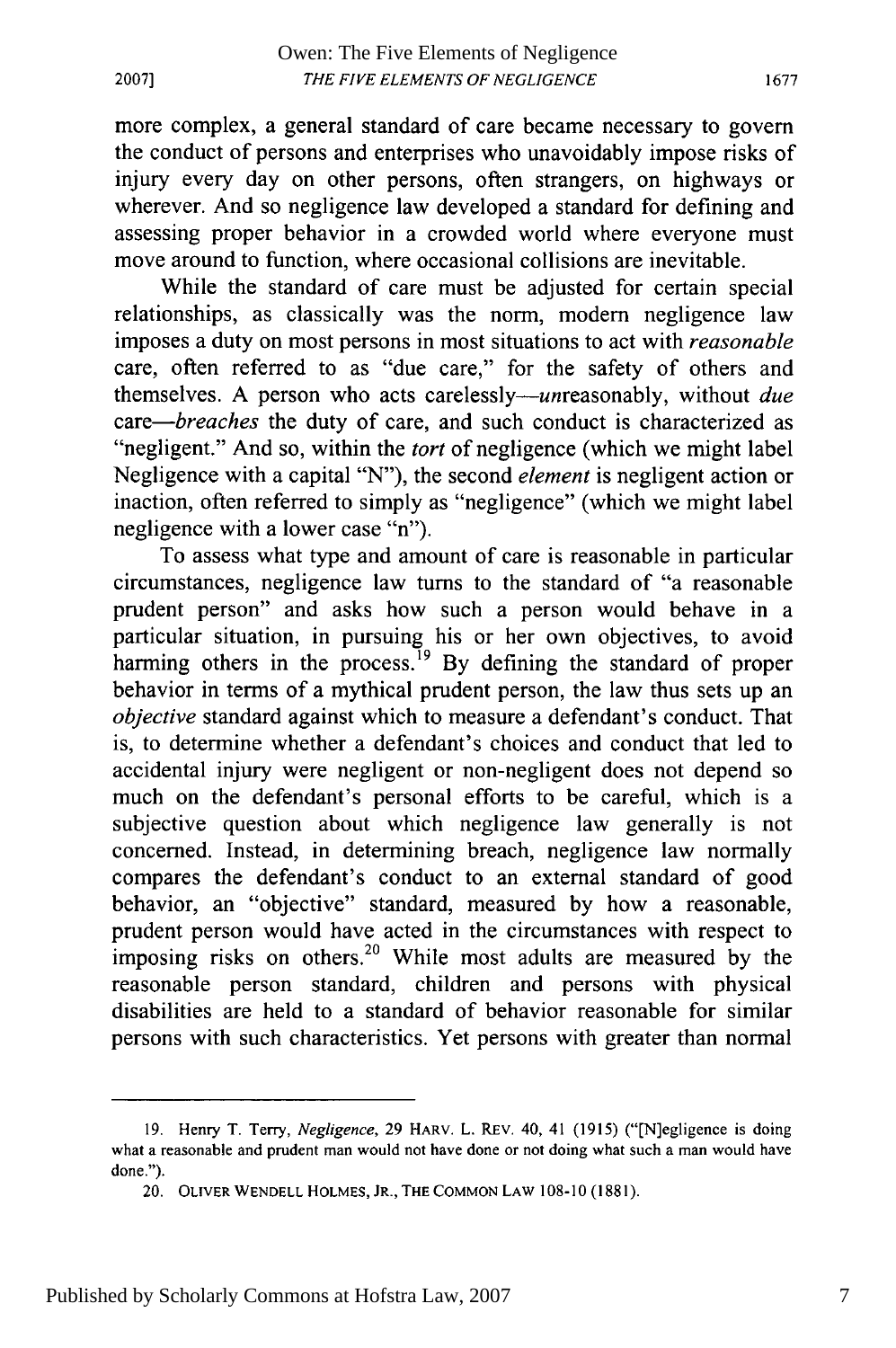1678

skills and learning, like doctors and race car drivers, must exercise the greater skills they actually or reasonably should possess.

Applying an objective, reasonable-person standard of behavior to complex situations requires considered thought. If the actor and the victim have some type of established relationship, such as teacherstudent, doctor-patient, or possibly even friend-friend, custom and experience often provide a strong guide to the kinds of rights and responsibilities that flow between the parties. Even in many strangerstranger interactions, such as drivers on the highway, custom establishes certain norms of behavior that define how people in those situations reasonably should act. So, drivers in New York are expected to stay on the right side of the road, whereas drivers in London are expected to stay on the left. And drivers in both cities are expected to stay far enough behind other vehicles to be able to stop, when the front car stops, to avoid a collision. But often people must act without clearly established norms of proper behavior, and there the law has turned from grounding the norm of good behavior on people's customary expectations of how others should act in that situation, to a principle of reason based on social utility.

When an actor's choice of action (such as walking fast on a crowded sidewalk to get to an important appointment), involves a risk of harm to others (such as colliding with other walkers), then the propriety of the action (fast walking) may be determined by weighing the value of the actor's goal (being on time for the appointment) against the risk of harm the actor's conduct imposes on others (the likelihood of collision and the degree of harm it may entail). If the act is likely to achieve a good for the actor (and others) that is greater than any harm foreseeably risked to the security (safety) of potential victims, discounted by the likelihood that the act will cause the harm, then it is justifiable in terms of social utility (and economic efficiency). Assessing responsibility for harm in this manner thus evaluates the quality of an act by the extent to which the act is calculated to affect the net aggregate welfare of everyone in society, including most particularly the actor and potential victims. Such a balancing of interests accords equal value to the interests of all sidewalk users in both freedom of action and security. This type of risk-benefit (or "cost-benefit") approach for evaluating risky conduct has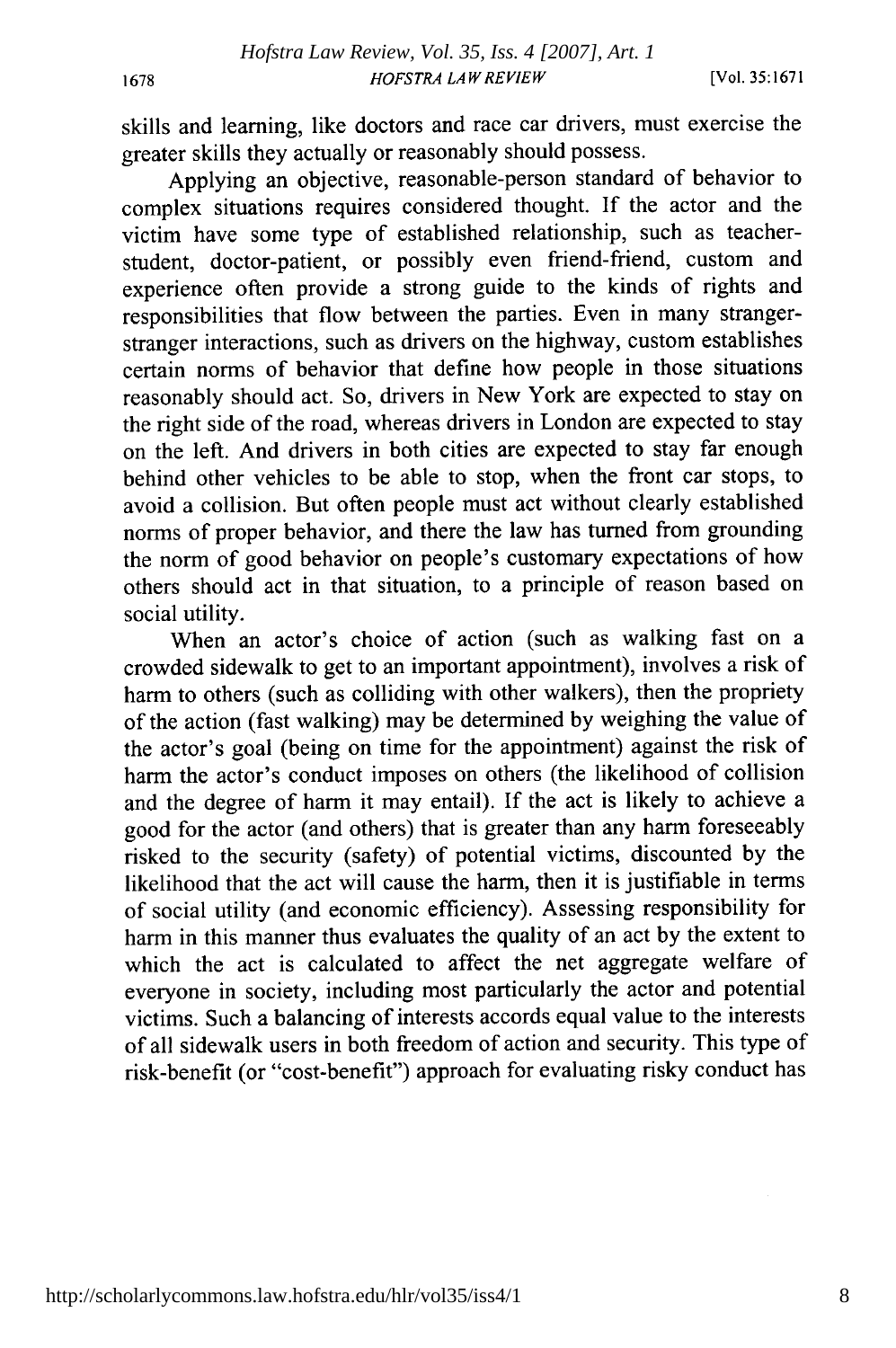moral roots in the Kantian ideal of equal freedom, and it also is supported by principles of utility and efficiency.<sup>21</sup>

Judge Learned Hand applied this type of "calculus-of-risk" approach for judging the quality of choices in the celebrated  $B < P \times L$ formula for negligence described in *United States v. Carroll Towing*  $Co<sup>22</sup>$  The "Hand formula" often is perceived as providing an economic model of negligence law,  $23$  and to a large extent it does. At least as important to negligence theory, however, is that interest balancing of this type rewards actors for according the interests of other persons equal consideration to their own, which tends to minimize waste, maximize society's scarce resources, and so generally to advance the public good.

Finally, powerful though the Hand formula may be for making rational decisions and judging those decisions, it must be recognized that this evaluative approach to the social rationality of choice properly plays only a default role in judging harmful behavior as negligent or nonnegligent. That is, while a Hand formula analysis often helpfully illuminates the inquiry, this analytic method is properly determinative of negligence only when customs, expectations, property and other rights, and moral precepts fail to provide firm guidance on how people in particular situations should behave.<sup>24</sup>

#### 3. CAUSE IN FACT

Few problems are more intriguing, with solutions more illusive, than causation-the causes and effects of molecular actions, biologic activity, and human choices to act and refrain from acting in certain ways. "The attraction of causes is as magnetic for people as flames are for insects, and it is frequently as deadly. $\frac{1}{25}$ 

<sup>21.</sup> *See* David G. Owen, *Philosophical Foundations of Fault in Tort Law, in* PHILOSOPHICAL **FOUNDATIONS** OF TORT LAW 201 (David G. Owen ed., 1995).

<sup>22. 159</sup> F.2d 169, 173 (2d Cir. 1947) (expressing the concept, in algebraic terms, as negligence being implied if B **<** P x L, where B is the burden or cost of avoiding accidental loss, P is the increase in probability of loss if B is not undertaken, and L is the probable magnitude or cost of such loss).

<sup>23.</sup> The classic explanation is Richard A. Posner, *A Theory of Negligence, I* J. LEGAL STUD. 29(1972).

<sup>24.</sup> Skeptics of social utility find little use for cost-benefit analysis, even in a default role. *See, e.g.,* Richard W. Wright, *Hand, Posner, and the Myth of the "Hand Formula,"* 4 **THEORETICAL** INQUIRIES L. 145 (2003).

<sup>25.</sup> Leon Green, *Strict Liability Under Sections 402A and 402B: A Decade of Litigation,* <sup>54</sup> TEX. L. REV. 1185, 1208 (1976).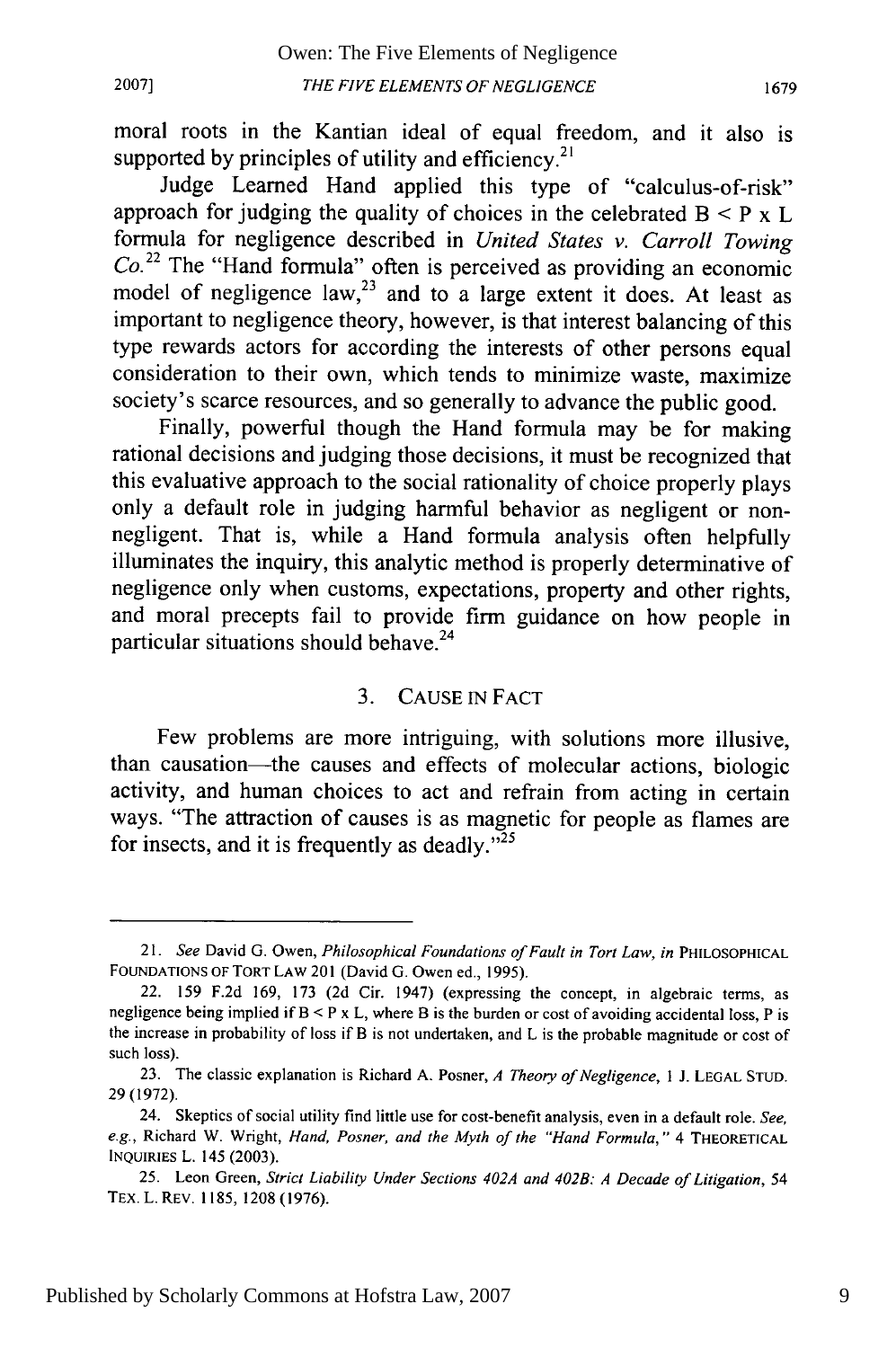Before negligence law assigns responsibility to a defendant for a plaintiffs harm, it demands that the plaintiff establish a cause-and-effect relationship between the negligence and the harm. Causation thus provides the central negligence element that links the defendant's wrong to the plaintiff's harm. Thousands of people every day are injured or killed in car collisions, slip-and-fall accidents, and myriad other kinds of accidents. While many such incidents are attributable to the negligence of one or more persons, many others result from simple bad luck or the careless behavior of victims themselves. Negligence law allows an accident victim to recover damages only if the defendant was at least partially to blame for causing the accident.<sup>26</sup> The element of "cause in fact" (or "factual cause") thus may be described as the actual connection between a defendant's negligence and the plaintiff's harm.

To prove causation, it does not suffice for the plaintiff to show merely that the defendant's *conduct* caused the harm; the plaintiff must further link his or her damage to the defendant's *negligence,* the aspect of the conduct that breached a duty to the plaintiff. So, if a person steps off a curb into a roadway and is hit by a car driven negligently too fast, the pedestrian in a negligence suit against the driver must show not only that the defendant's car hit him or her, and that the defendant was driving negligently, but also that it was the *excess speed that amounted to the negligence* that actually caused the harm. If, instead, the evidence reveals that the driver probably would have hit the pedestrian anyway, even if the car had been operated at a reasonable rate of speed, then the accident was caused only by the driver's conduct, not by the negligent aspect of the conduct which was merely incidental to the accidental harm.<sup>27</sup>

The speeding-car-striking-pedestrian example illustrates the basic causation standard, the "but-for" test, which requires that a defendant's negligence be a *sine qua non* of the plaintiff's harm, a necessary antecedent without which the harm would not have occurred. Put otherwise, the defendant's negligence is a cause of the plaintiff's harm if the harm would not have occurred *but for* the defendant's negligence.

<sup>26.</sup> Under principles of comparative negligence, most states reduce a victim's damages proportionate to his or her own negligence that combined with the defendant's negligence to cause the accident, and many bar recovery altogether if the accident was mostly (or in some states equally) the victim's fault. *See* DOBBS, *supra* note 13, § 201, at 503.

<sup>27.</sup> *See, e.g.,* Perkins v. Tex. & New Orleans R.R. Co., 147 So. 2d 646, 648 (La. 1962) (In a collision with a car, a train's excessive speed was a cause in fact "in bringing about the collision if the collision would not have occurred without it. On the other hand, if the collision would have occurred irrespective of such negligence, then it was not" a cause in fact of the harm.).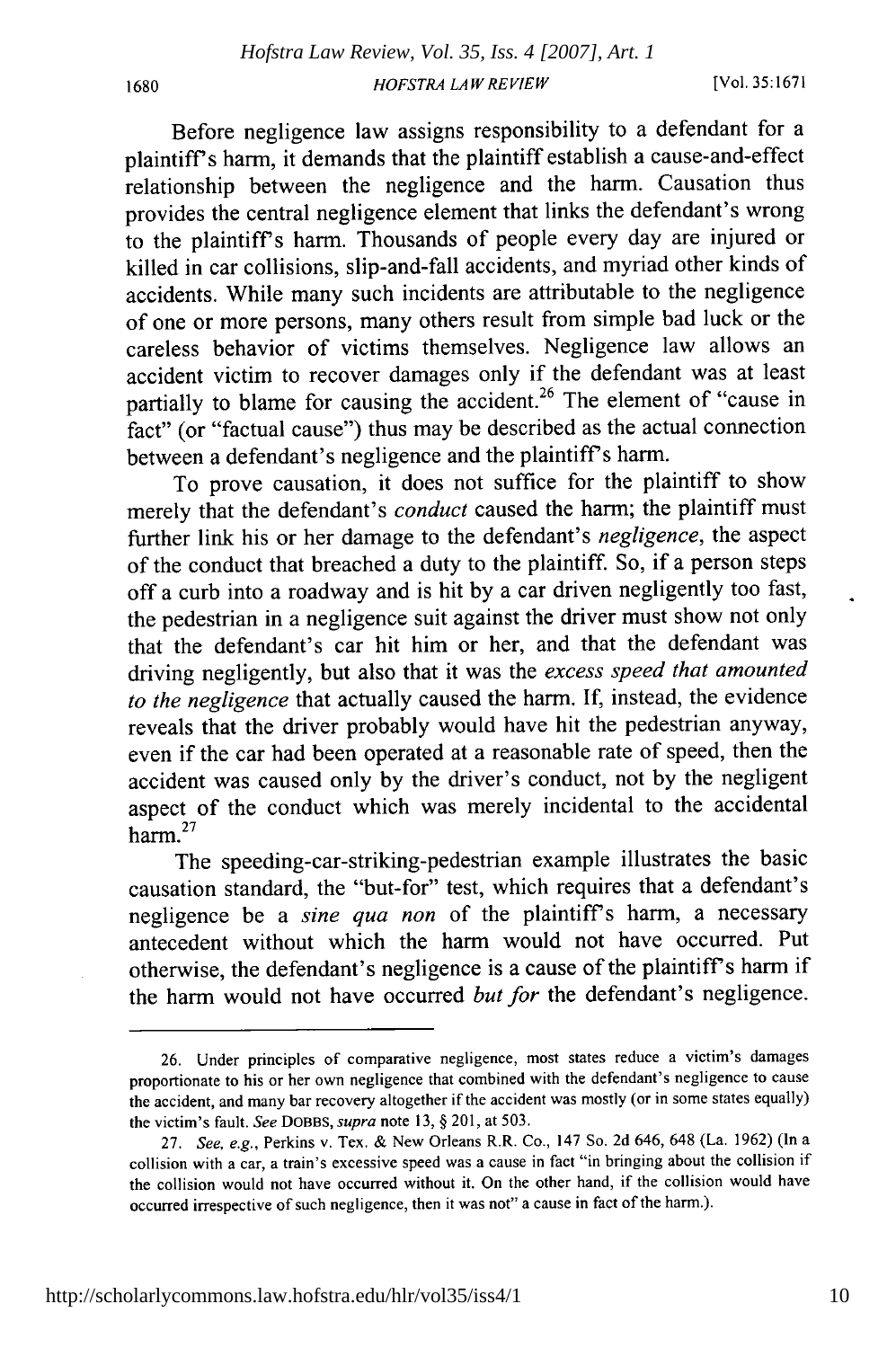**2007]**

Though California has reformulated the but-for test in "substantial factor" terms,<sup>28</sup> most states reserve the substantial factor test for situations where multiple events combine to cause an injury that would have occurred even if one of them were removed. For example, two defendants, acting independently, might each negligently set separate fires that eventually merge and burn down the plaintiff's house. In such cases, although the house would have burned down anyway if only one defendant had negligently set a fire, the negligence of each defendant is considered a cause in fact of the plaintiff's damage so long as it was a substantial factor in producing it.<sup>29</sup>

While a plaintiff normally must prove causation, the burden of proof on this element may shift to two or more defendants in certain special situations. Assume that three people are hunting quail, that two negligently fire shotguns in the direction of the third, that a pellet from one gun hits the third hunter, the plaintiff, but that the plaintiff cannot establish from which gun the pellet came.<sup>30</sup> In this special situation, where the plaintiff cannot prove which of the defendants' similar acts of negligence caused the harm, both defendants may be subject to liability unless one is able to prove that he or she did not cause the injury.<sup>31</sup>

#### 4. PROXIMATE CAUSE

Proximate cause, though linked to cause in fact, is a separate element unto itself.<sup>32</sup> The issue usually called "proximate cause" is very different from the issue of factual causation, the element just examined. Presupposing some factual connection between a defendant's breach of duty and the plaintiffs injury, proximate cause addresses instead the question of whether in logic, fairness, policy, and practicality, the defendant ought to be held legally accountable for the plaintiff's harm that in some manner is "remote" from the defendant's breach. Proximate cause might thus be defined, if somewhat tautologically, as a reasonably close connection between a defendant's wrong and the plaintiff's injury, a connection that is not remote. More broadly, proximate cause is a

<sup>28.</sup> *See* Mitchell v. Gonzales, 819 P.2d 872, 876-79 (Cal. 1991).

<sup>29.</sup> The classic case is *Anderson v. Minneapolis, St. P. & S. S. M. Ry. Co.,* 179 N.W. 45 (Minn. 1920) (involving one fire from a negligent origin and one from an uncertain origin).

<sup>30.</sup> The classic case is *Summers v. Tice,* 199 P.2d **I** (Cal. 1948).

**<sup>31.</sup> RESTATEMENT** (THIRD) OF TORTS: LIABILITY FOR PHYSICAL **AND EMOTIONAL** HARM § 28(b) (Tentative Draft No. 5 2007).

<sup>32.</sup> This section draws from **DAVID** G. **OWEN,** PRODUCTS LIABILITY LAW ch. 12 (2d ed. forthcoming 2008).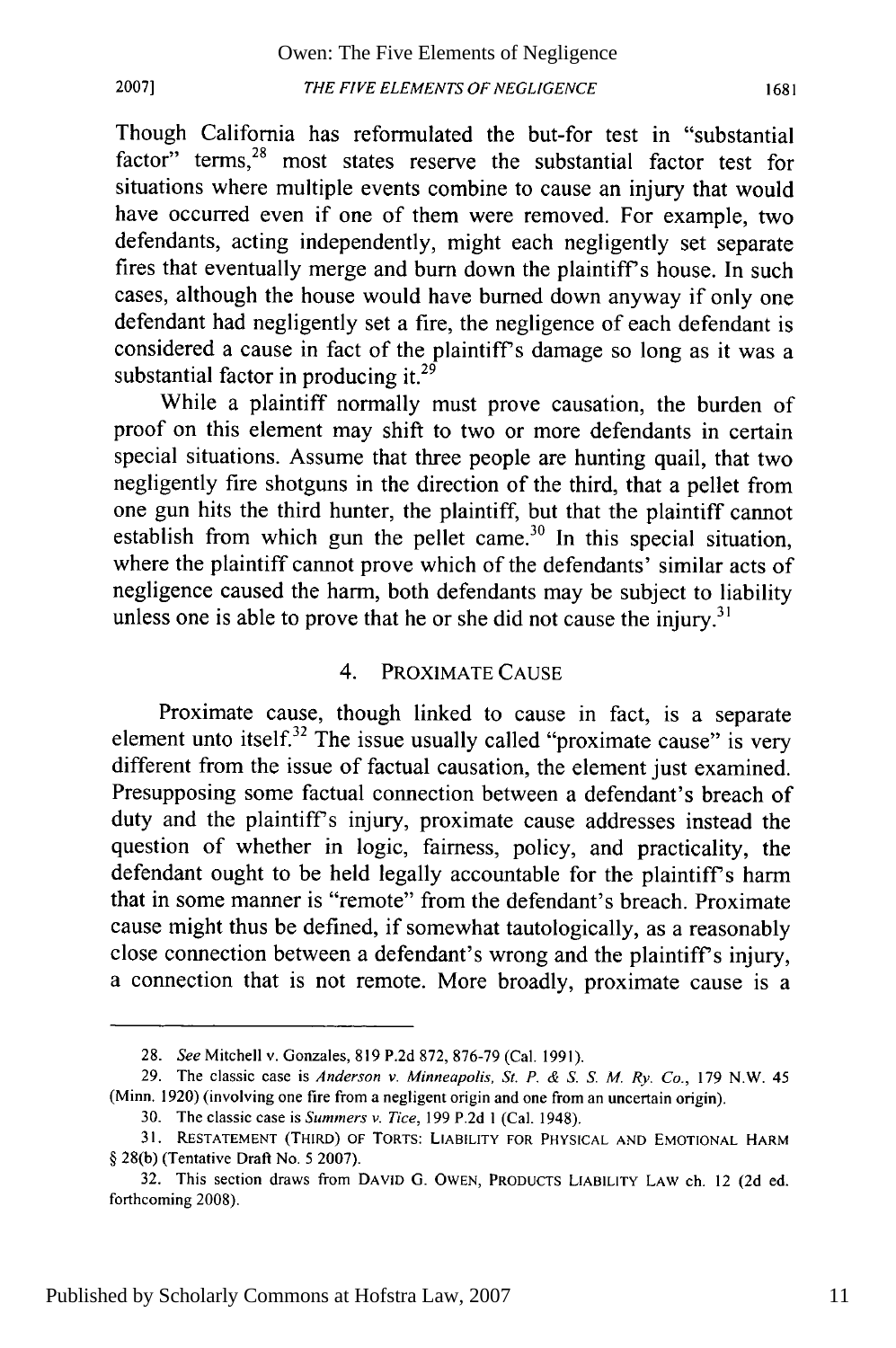doctrine that serves to limit a tortfeasor's responsibility to the consequences of risks viewed fairly as arising from the wrong. Because "[i]t is always to be determined on the facts of each case upon mixed considerations of logic, common sense, justice, policy and precedent,"33 proximate cause is an "elusive butterfly"<sup>34</sup> that e'er evades a net of rules. $35$ 

Quite like duty, proximate cause provides a broad fairness cauldron into which many factual and legal issues are thrown and mixed together. Yet, while traditionally referred to as "legal cause" (in an effort to distinguish it from factual cause), proximate cause is an issue of "fact" for resolution by a jury. Whereas courts determine duty according to policy factors applicable to whole categories of actors in recurring situations, juries determine proximate cause according to fairness facts unique to every case.

Proximate cause goes by a variety of names. Some courts still use the "legal cause" term just mentioned, left over from the *Second Restatement's* confusing umbrella term referring broadly to factual and proximate cause alike. As for umbrella terms, "proximate cause" itself is often used to describe both causal issues, factual and proximate alike, as commonly are the terms "cause" and "causation," words that more comfortably describe cause in fact alone. This terminological confusion means, of course, that a lawyer reading judicial decisions discussing "proximate cause" (and certainly "causation") needs to be on guard for the possibility that the court actually may be addressing the issue of cause *infact,* not proximate cause at all. In an effort to reduce confusion, the *Restatement (Third) of Torts* replaces the "proximate cause" appellation with "scope of liability."<sup>36</sup> By whatever name, proximate cause is an elemental requirement of every negligence claim.

Because proximate cause is little more than a swirling maelstrom of policy, practicality, and case-specific fairness considerations-rather than a meaningful set of rules or even principles---it would seem incapable of being subjected to rational "testing." Yet, lawyers, courts, and juries invariably seek guidance in unraveling the mysteries of this

**<sup>33. 1</sup>** THOMAS **ATKINS** STREET, FOUNDATIONS OF **LEGAL** LIABILITY **110 (1906).**

<sup>34.</sup> Accordini v. Security Cent., Inc., **320 S.E.2d 713,** 714 **(S.C.** Ct. **App.** 1984) (Sanders, **C.J.).**

<sup>35. &</sup>quot;Proximate cause cannot be reduced to absolute rules." W. **PAGE KEETON, DAN** B. DOBBS, ROBERT **E. KEETON & DAVID G. OWEN,** PROSSER **AND KEETON ON** THE LAW OF TORTS § **39,** at **279** (5th ed. 1984).

**<sup>36.</sup>** See **RESTATEMENT** (THIRD) OF TORTS: LIABILITY FOR PHYSICAL HARM ch. **6,** "Scope of Liability (Proximate Cause)," and § **29** cmt. **b,** at 604 (Proposed Final Draft No. **1 2005).**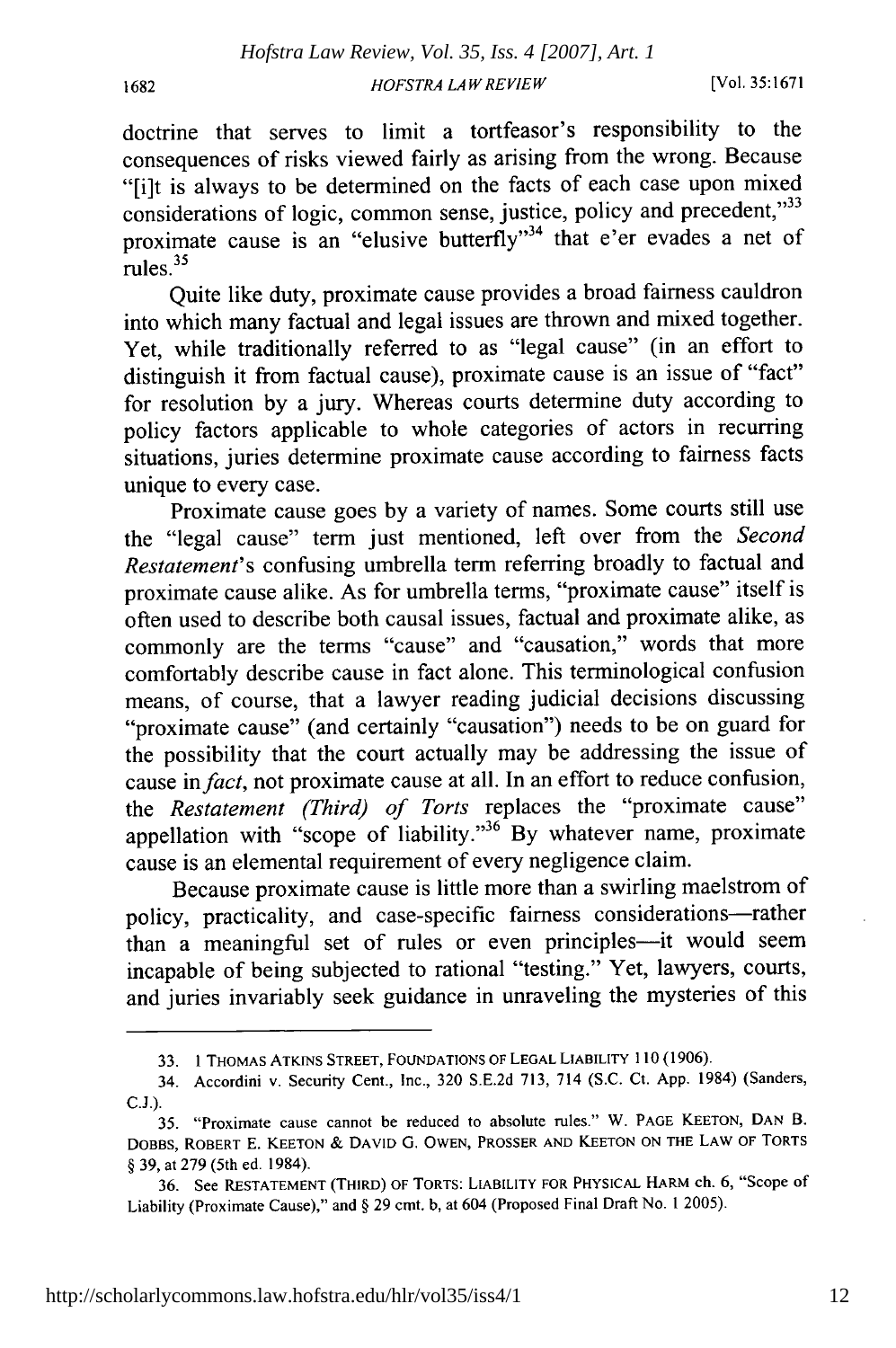perplexing doctrine, which has led to an eternal search for a proper "test" for deciding whether a plaintiff's injury in any particular case was a proximate result of the defendant's wrong. Over the years, courts have applied a number of tests that still sometimes inform judicial decisions, at least to some extent. A prominent early test turned on whether a harmful result was a "direct consequence" of the defendant's negligence. Under this test, a cause is proximate which, in natural and continuous sequence, unbroken by any efficient, intervening cause, produces the plaintiff's harm.37

Today, the concept of "foreseeability," in one formulation or another, is the cornerstone of proximate cause.<sup>38</sup> Under this "test," the responsibility of an actor for the consequences of wrongful action is limited by principles of reasonable "foreseeability." This outer boundary of tortious responsibility seeks to prevent actors from being held liable for consequences that fall outside the scope of their wrongdoing, beyond their moral accountability. The idea here is that responsibility for consequences should be based on the quality of an actor's choices that led to the consequences. The moral fiber of such choices is gauged by consequences the actor should have contemplated as plausible eventualities at the time the choice was made. If some other, "unforeseeable," consequence eventuates from a chosen action, the fact that it lies outside the bundle of consequences the actor reasonably should have contemplated means that it probably did not inform the actor's deliberations and choice. There thus is no substantial moral connection between a person's actions and their consequences that are unforeseeable. So, in evaluating the moral quality of an actor's choice, only foreseeable consequences of the choice may fairly be considered.<sup>39</sup> This is a moral justification for bounding the law of torts by the foreseeable scope of risk.

Defendants are protected from the remote consequences of their negligence in two general types of cases. In the first, the consequences

**2007]**

<sup>37.</sup> The classic case applying this approach is In re *Polemis & Furness, Withy & Co., Ltd.,* [1921] 3 K.B. 560. An important early variant of the direct-consequences formulation was the "natural and probable consequences" test.

<sup>38.</sup> The classic cases are *Palsgrafv. Long Island R. R. Co.,* 162 N.E. 99 (1928) (majority opinion by Cardozo, C.J.), and *Overseas Tankship (U.K.) Ltd. v. Morts Dock & Eng'g Co.* ("Wagon Mound No. 1"), [1961] A.C. 388 (P.C.) (appeal taken from **N.S.W.)** (opinion by Viscount Simonds).

<sup>39.</sup> See Owen, *supra* note 21, at 201, 226-27. *But see* Tony Honoré, *Responsibility and Luck*: *The Moral Basis of Strict Liability,* 104 L.Q. REV. 530 (1988) (offering a theory of strict accountability for causing harm called "outcome responsibility").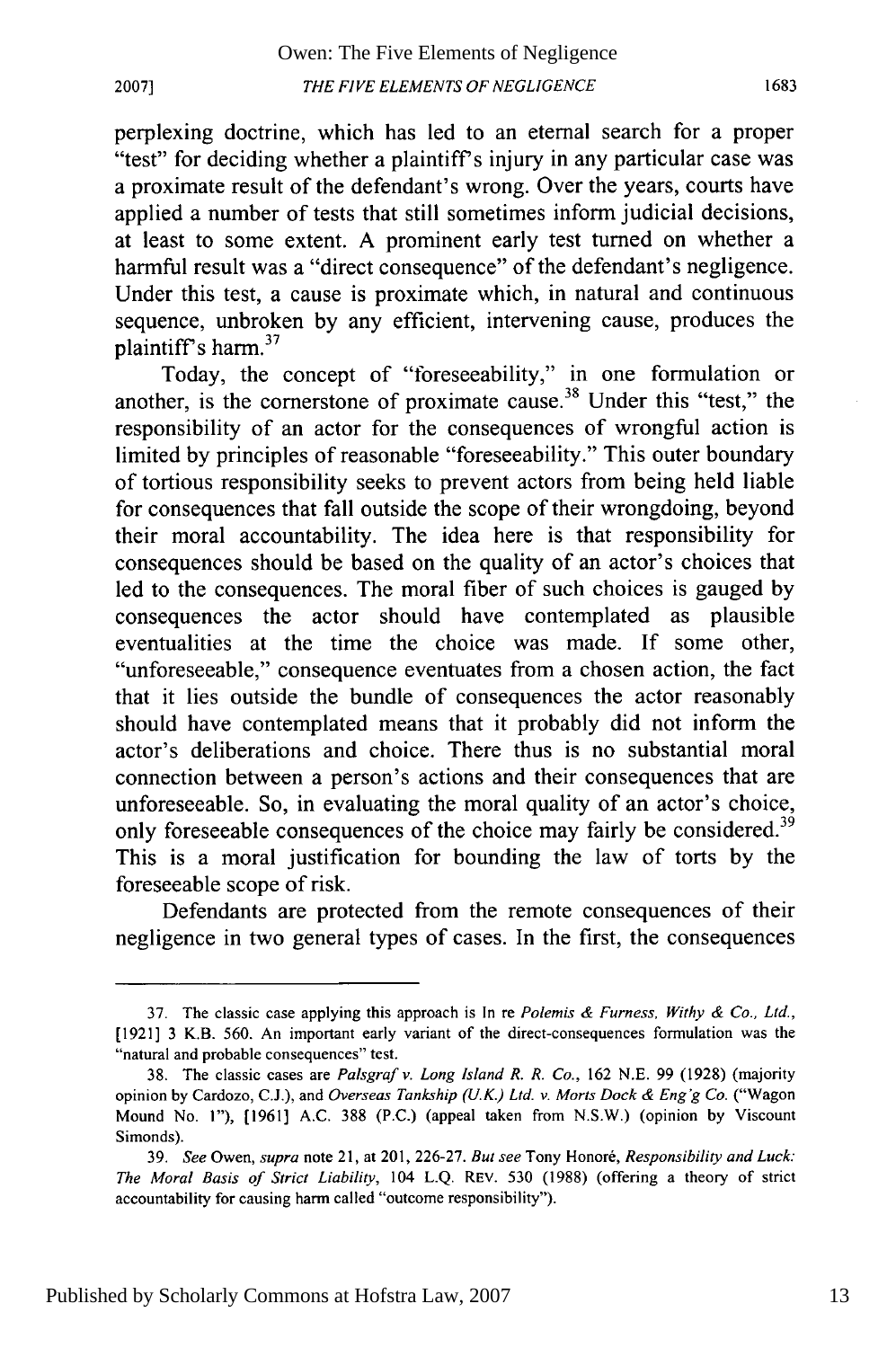1684

of a defendant's negligence appear simply too attenuated, perhaps too bizarre, even in retrospect-"too cockeyed and far-fetched." $40$  So, if the plaintiff is injured in a fall from slipping on the vomit of a friend who was nauseated by a smelly plate of shrimp, the injurious consequences may simply seem too far outside the foreseeable risks of serving foul food to hold the restaurateur responsible for the plaintiff's harm.<sup>41</sup>

A second situation in which the connection between a defendant's breach of duty and the plaintiff's harm may appear tenuous or "remote" is where some person or force, other than the plaintiff or defendant, intervenes between the defendant's negligence and the harm. After the consequences of the defendant's negligence are let loose, some third party may come along and deliberately convert those consequences into an instrument of harm. For example, a railroad's negligence may cause a tank car to derail so that gasoline streams throughout a town. Thereafter, a person may throw a match into the gasoline, for the purpose of setting a fire, which may cause the fumes to explode and cause an injury.42 Such egregious misconduct by a third party, that combines with, but grossly distorts, the natural consequences of the defendant's negligence in a manner that harms the plaintiff, raises a question of whether the third party's conduct in fairness should relieve the defendant of responsibility for the harm for which its negligence was, at least in part, causally responsible.

The question in such intervening cause cases is whether the third party's conduct, intervening upon a set of risks created by the defendant's negligence, distances the defendant so far from the plaintiffs harm that the defendant's misconduct should be considered legally "remote" and, hence, no longer a "proximate" cause of the plaintiffs harm. Stated another way, the issue in cases of this type is whether the third party's conduct so dominates the consequences of the defendant's negligence as to trivialize the defendant's role in causing the plaintiff's harm, such that the defendant fairly should be relieved of all responsibility. If a jury or court concludes that such an "intervening" force or cause was so significant that it "breaks the chain" of proximate causation, the intervening cause of the third party is termed

<sup>40.</sup> *See* William L. Prosser, *Palsgraf Revisited,* 52 MICH. L. REv. 1, 19 (1953) (citation omitted).

<sup>41.</sup> *See* Crankshaw v. Piedmont Driving Club, 156 S.E.2d 208, 209-10 (Ga. Ct. App. 1967).

<sup>42.</sup> *See* Watson v. Ky. & Ind. Bridge & R. Co., 126 S.W. 146, 150-51 (Ky. Ct. App. 1910) (remanding because third party's purpose was unclear).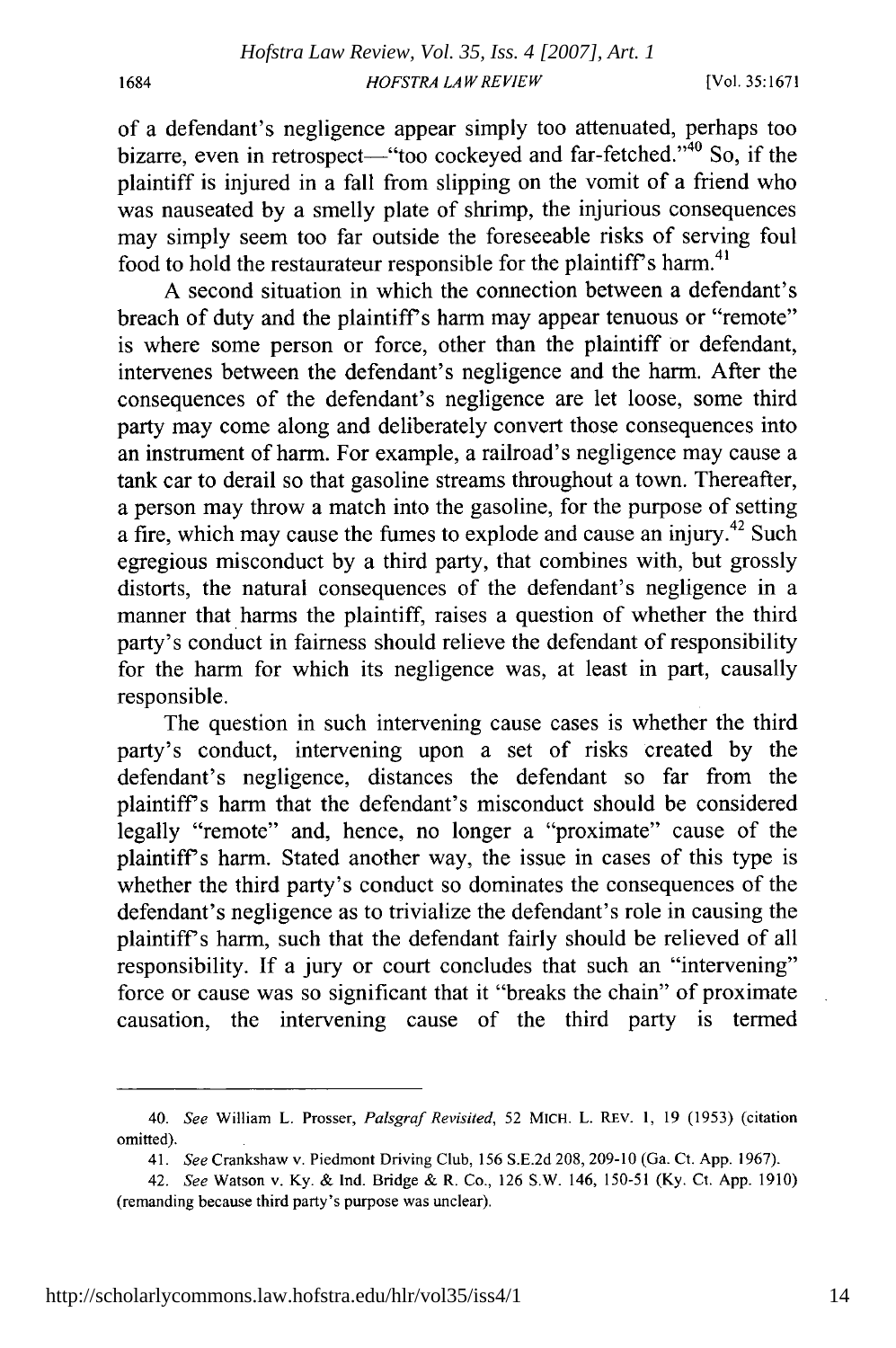**2007]**

"superseding" and the defendant is insulated from *all* responsibility for the harm. $43$ 

In both these situations—where the consequences of a defendant's negligence appear tenuous and bizarre, and where a third party's intervening misconduct may dwarf the defendant's conduct into moral insignificance-courts almost universally turn to a standard "test" for proximate cause: *foreseeability.* As with proximate cause more generally, foreseeability provides little real guidance in most cases, even when enriched a bit as "reasonably foreseeable," or "scope of (foreseeable) risk." Nevertheless, most courts seem perfectly content with using foreseeability as the polestar for determining whether a defendant should be held responsible for consequences of his or her negligence that somehow are remote.

#### 5. HARM

The last element of a negligence claim is harm, the damage a plaintiff suffers as a proximate result of a defendant's breach of duty.<sup>44</sup> Requiring a defendant to compensate the plaintiff for harm improperly inflicted **by** the defendant is the underlying, restitutionary (and deterrent) objective of the negligence cause of action. That is, as much as money damages can do so, the law requires a negligent tortfeasor to restore what the plaintiff lost as a proximate result of the defendant's wrong.

The interest normally protected **by** the law of negligence is freedom from improperly inflicted *physical* harm, including physical injury, death, and property damage.<sup>45</sup> This means that negligence law normally does *not* protect plaintiffs against the risk of "pure" economic loss (such as lost wages, a lost contract, or lost profits) where the plaintiff does not

<sup>43.</sup> A few courts have concluded that the bluntness of superseding cause, relieving a defendant of all liability, is outmoded in a comparative fault world and so should be abolished. *See, e.g.,* Barry v. Quality Steel Prods., Inc., 820 A.2d 258, 270-71 (Conn. 2003); accord **RESTATEMENT** (THIRD) OF TORTS: LIABILITY FOR PHYSICAL HARM § 34 cmt. c, at **679** (Proposed Final Draft No. **1** 2005).

<sup>44. &</sup>quot;Some of the most intriguing brain teasers in tort law involve the valuation of damages for harm arising from wrongfully inflicted injury to person or property." David A. Fischer, *Successive Causes and the Enigma of Duplicated Harm,* 66 TENN. L. REV. 1127, 1127 (1999).

<sup>45. &</sup>quot;'Physical harm' means the physical impairment of the human body ('bodily harm') or of real property or tangible personal property ('property damage'). Bodily harm includes physical injury, illness, disease, and death." **RESTATEMENT** (THIRD) OF TORTS: LIABILITY FOR PHYSICAL **AND EMOTIONAL** HARM § 4 (Tentative Draft No. 5 2007). Punitive damages are sometimes awarded when a defendant's actions are not merely negligent but intentionally harmful or reckless, to punish and deter such gross misconduct, but such damages are formally noncompensatory.